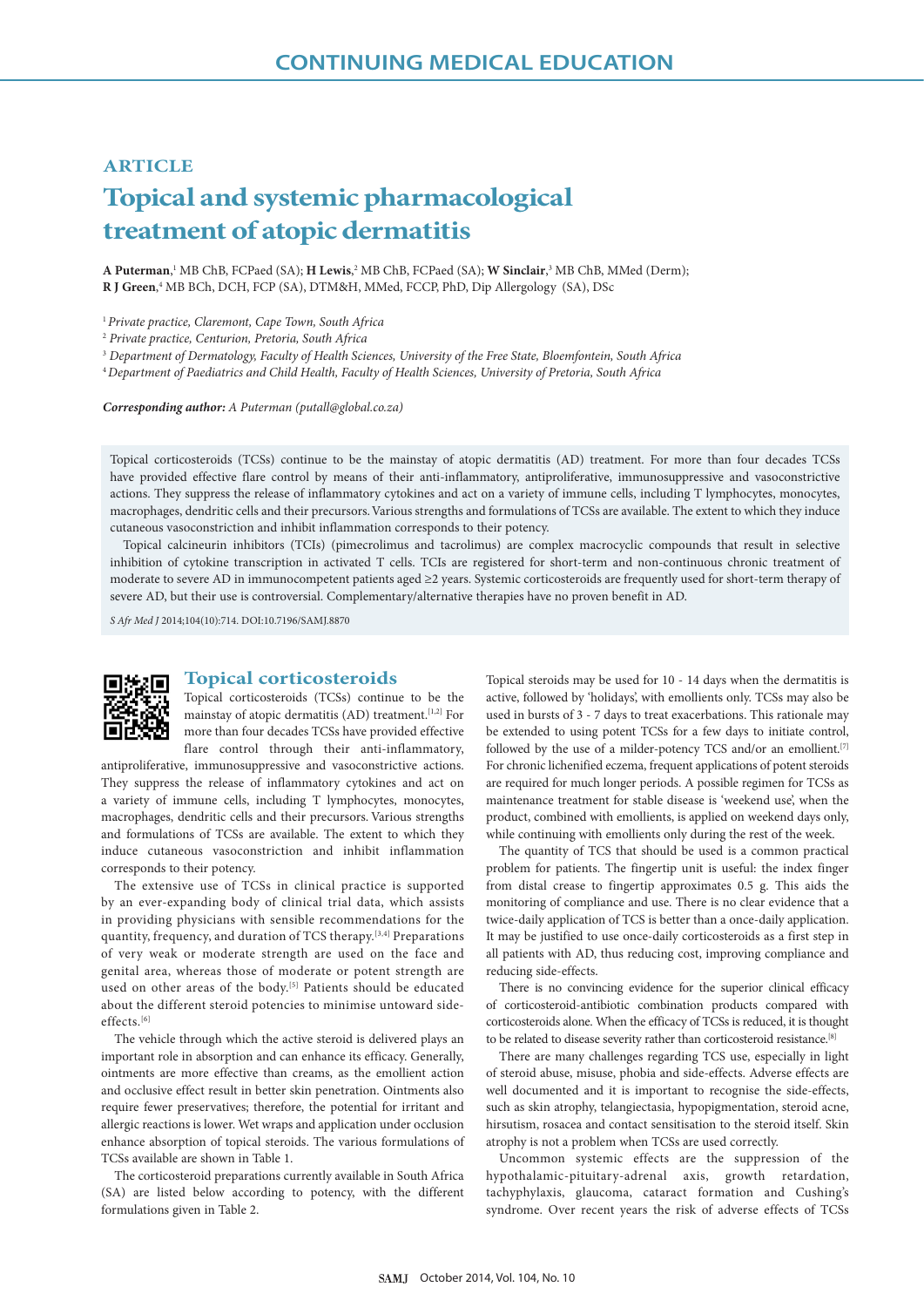## **Table 1. Available topical corticosteroid formulations**

- Water-based lotions: to be used on acute wet dermatitis, scalps of babies, and hairy skin areas in adults
- Alcohol-based lotions: to be used on scalps of older patients
- Shampoo: to be used as short-contact applications for resistant scalp dermatitis in adults
- Creams: to be used on thin subacute lesions, thin skin areas, skin folds, under occlusion (e.g. nappies and occlusive dressings on the face)
- Ointments: to be used on dry subacute lesions
- Fatty ointments: to be used on thick chronic lichenified lesions and thick skin areas

#### **Table 2. Topical corticosteroids available in South Africa**

| Corticosteroid                  | <b>Formulation</b>                                     |
|---------------------------------|--------------------------------------------------------|
| Lowest potency                  |                                                        |
| 0.5% hydrocortisone             | Cream, ointment                                        |
| Low potency                     |                                                        |
| 1% hydrocortisone               | Cream, ointment                                        |
| Moderate potency                |                                                        |
| Beclomethasone dipropionate     | Cream                                                  |
| Clobetasone butyrate            | Cream                                                  |
| Fluticasone propionate          | Cream, ointment                                        |
| Hydrocortisone 17-butyrate      | Cream, lipocream, ointment, lotion, emulsifying lotion |
| Methylprednisolone acetonate 1% | Milk, scalp solution, cream, ointment, fatty ointment  |
| Mometasone furoate              | Cream, ointment, lotion                                |
| Potent                          |                                                        |
| Betamethasone valerate          | Cream, ointment, solution, scalp solution              |
| Fluocinolone acetonide          | Cream, ointment, gel                                   |
| Diflucortolone valerate         | Cream, fatty ointment, forte ointment                  |
| Very potent                     |                                                        |
| Clobetasol propionate           | Cream, ointment, shampoo, scalp solution               |
| Bethametasone dipropionate      | Cream, ointment                                        |

has been reduced by optimising application protocols and using newer steroid preparations with improved risk/benefit ratios, e.g. prednicarbate, mometasone furoate, fluticasone and methylprednisolone aceponate. This improved risk/benefit ratio means that the products may be used at a younger age (from the age of four months) and for longer periods (for four weeks continuously in babies and three months in older children and adults). Should these drugs be required at a younger age and for longer periods, as is often the case, the benefit versus risk should be evaluated in each patient and the appropriate formulation carefully selected. Intermittent dosing should be used as far as possible.

The judicious use of TCSs would include short-term appropriate applications as initial monotherapy or in combination with other therapeutic agents that ideally possess complementing mechanisms of action. These drugs could be either systemic agents or topical agents, such as the newer topical calcineurin inhibitors (TCIs).[9]

# **Topical calcineurin inhibitors**

TCIs **(**pimecrolimus and tacrolimus) are complex macrocyclic compounds that result in selective inhibition of cytokine transcription in activated T cells. Pimecrolimus selectively targets T cells and mast cells. In contrast to tacrolimus, pimecrolimus has no effect on the differentiation, maturation and function of dendritic cells. Compared with corticosteroids, TCIs do not affect endothelial cells and fibroblasts and therefore do not induce skin atrophy.

TCIs are registered for short-term and non-continuous chronic treatment of moderate to severe AD in immunocompetent

patients aged  $\geq 2$  years old.<sup>[10,11]</sup> Clinically, pimecrolimus lowers the incidence of flares and significantly reduces pruritus.

Both pimecrolimus and tacrolimus are safe and effective in reducing the severity of AD symptoms in children and adults.

TCIs are frequently associated with a transient burning sensation of the skin, less so with pimecrolimus than tacrolimus.[12] TCIs are not associated with skin atrophy and are therefore useful for the face and intertriginous areas. This can be an advantage in long-term use, and tacrolimus ointment therapy additionally reverses corticosteroid-induced skin atrophy.

In January 2006, the US Food and Drug Administration (FDA) added a boxed warning to TCI labels noting that the longterm safety of these agents has not been established. This warning was in response to widespread off-label use in infants (<2 years) and concerns about a potential cancer risk based on three factors: (*i*) a shared mechanism of action with systemic calcineurin inhibitors; (*ii*) animal toxicology studies; and (*iii*) rare post-marketing case reports of malignancy (skin cancer and lymphomas) (http://www.fda. gov/). TCIs are not safe to use in pregnancy or during breastfeeding.

# **Use of phototherapy**

When topical modalities fail to control AD, phototherapy is the next option. Narrowband ultraviolet B (UVB) light is highly effective and has replaced broadband UVB for treating AD. Patients with acutely inflamed AD do not tolerate UV light well. Therefore, the initial treatment includes immunomodulators, such as cyclosporin or mycophenylate mofetil, or immunosuppressives, such as azathioprine or methotrexate. Once the acute inflammation has settled, UVB therapy may be instituted.<sup>[13]</sup>

# **Systemic therapy**

Narrow-band UVB, methotrexate and cyclosporin remain reasonable firstline systemic treatments for AD, with mycophenylate and azathioprine as secondline options.<sup>[14]</sup>

## **Systemic corticosteroids**

Systemic corticosteroids are frequently used for short-term therapy of severe AD, but their use is controversial.

The 2006 Practical Allergy (PRACTALL) consensus group guidelines (http://www. onlinelibrary.wiley.com/doi/10.1111/j.1398- 9995.2006.01153.x/pdf) suggest that in the case of acute flare-ups, patients might benefit from a short course of systemic corticosteroids, but long-term use and use in children should be avoided.